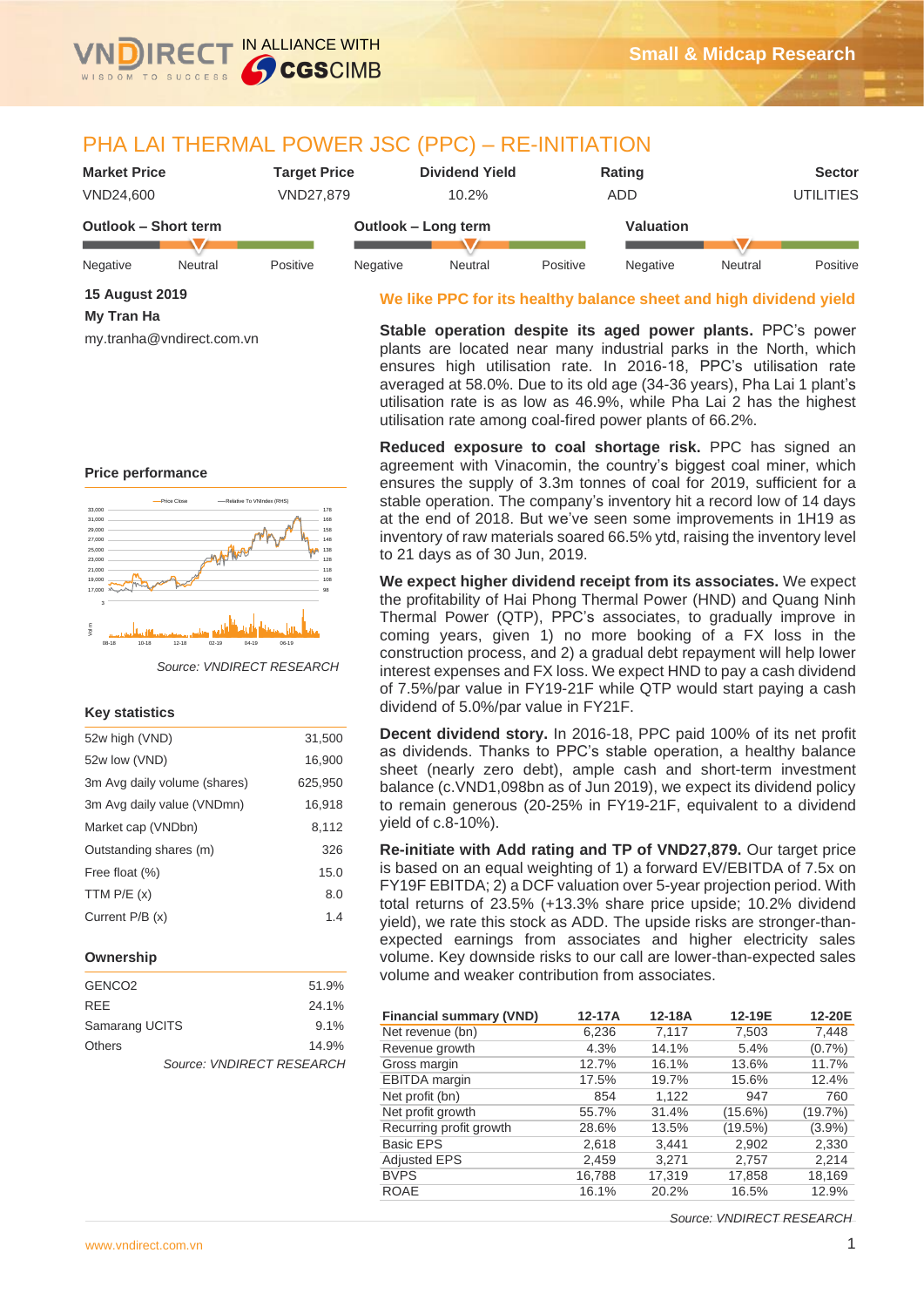

#### **AN OLD MAN WITH PROVEN EXPERIENCE IN VIETNAM'S POWER INDUSTRY**

Established in 1982, PPC is one of the oldest coal-fired power producers in Vietnam. The company has two power plants with a combined capacity of 1,040MW, including Pha Lai 1 (PL1, COD in 1984-86, 4x110MW) and Pha Lai 2 (PL2, COD in 2001-02, 2x300MW). In 2018, PPC produced 5,607m kWh of electricity (~2.7% of the national power supply).





Source: VNDIRECT RESEARCH, JLL VIETNAM

#### **PPC's power plants location helps ensure stable operation**

PPC's power plants are located near many industrial parks in Vietnam's northern region, which ensure high utilisation rate. In 2016- 18, PPC's utilisation rate of its two power plants averaged 58.0%. Due to its old age (34-36 years), PL1 has low utilisation rate of ~46.9%, while PL2 has the highest utilisation rate among coal-fired power plants, standing at 66.2% in 2016-18 period.

#### **Figure 2: PPC's utilisation rate vs. other coal-fired power plants**

| <b>Plant</b>       | Location     | Capacity  | Age     | Avg. utilization |
|--------------------|--------------|-----------|---------|------------------|
|                    |              | <b>MW</b> |         | %, 2016-18       |
| Hai Phong          | <b>North</b> | 1,200     | $6-9$   | 64.6%            |
| Quang Ninh         | <b>North</b> | 1,200     | $7 - 9$ | 63.0%            |
| Vung Ang 1         | Central      | 1,200     | 5       | 39.5%            |
| Mong Duong 1 North |              | 1,080     | 5       | 54.2%            |
| Vinh Tan 2         | South        | 1.244     | 5       | 62.5%            |
| Pha Lai            | <b>North</b> | 1.040     |         | 58.0%            |
| PL <sub>1</sub>    |              | 440       | 34-36   | 46.9%            |
| PL <sub>2</sub>    |              | 600       | 18-19   | 66.2%            |

Source: VNDIRECT RESEARCH

Normally, PPC needs approximately 3.0-3.5m tonnes of coal for its power production, sourced mainly from Vietnam's largest coal reserve near its power plants (Vang Danh, Hon Gai, Cam Pha). This could help the company not only ensure stable coal supply for its operation, but also enjoy lower transportation cost than other thermal power plants in the central and the southern regions.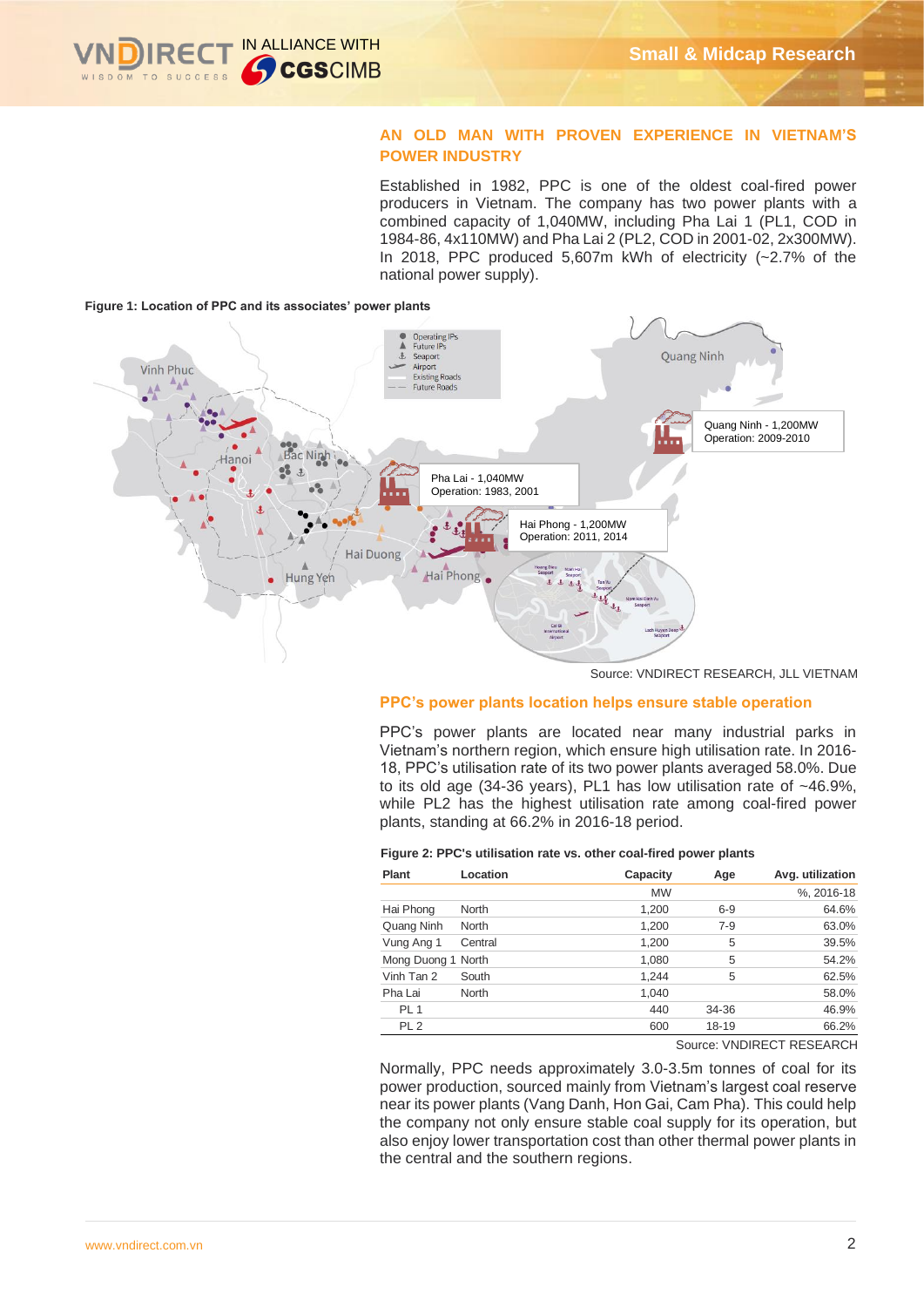

#### **PL2 efficiency offsets PL1 weakness**

Due to PL1's old age and its high fuel consumption rate, the plant relies heavily on the contracted volume under a Power Purchase Agreement (PPA) with EVN. PL2 is in better position because the plant has a relatively competitive production cost, with an average coal consumption of 530g/kWh, or around 25% below PL1.

According to the company, the PPA contract for PL1 will expire at the end of 2019. Currently, PPC is under negotiation with EVN to extend the current contract, with anticipated slight decrease in the fixed component of the contracted price for PL1. Meanwhile, the PPA contract for PL2 is valid until 2031, which could ensure stable operation for the plant over the next decade.

**Figure 4: PL2 sales volume and Qc/Q** 

#### **Figure 3: PL1 sales volume and contracted volume/total sales volume (Qc/Q)**



Source: VNDIRECT RESEARCH, PPC Source: VNDIRECT RESEARCH, PPC

#### **MANAGEABLE COAL SUPPLY AND MAINTENANCE ISSUES**

#### **Production cost is mainly driven by fuel and maintenance cost**

PPC's power plants neared the full depreciation in 2015 and the remaining depreciation is insignificant. Therefore, the firm's production cost is mainly driven by fuel (coal, oil) and the maintenance cost, which accounted for 85.1% and 5.8% of COGS in 2018, respectively.



**Figure 5: PPC's cost breakdown (VND bn) Figure 6: Cost per kWh of PPC vs. other coal-fired power plants (dong/kWh)**



Source: VNDIRECT RESEARCH, PPC Source: VNDIRECT RESEARCH, COMPANY REPORTS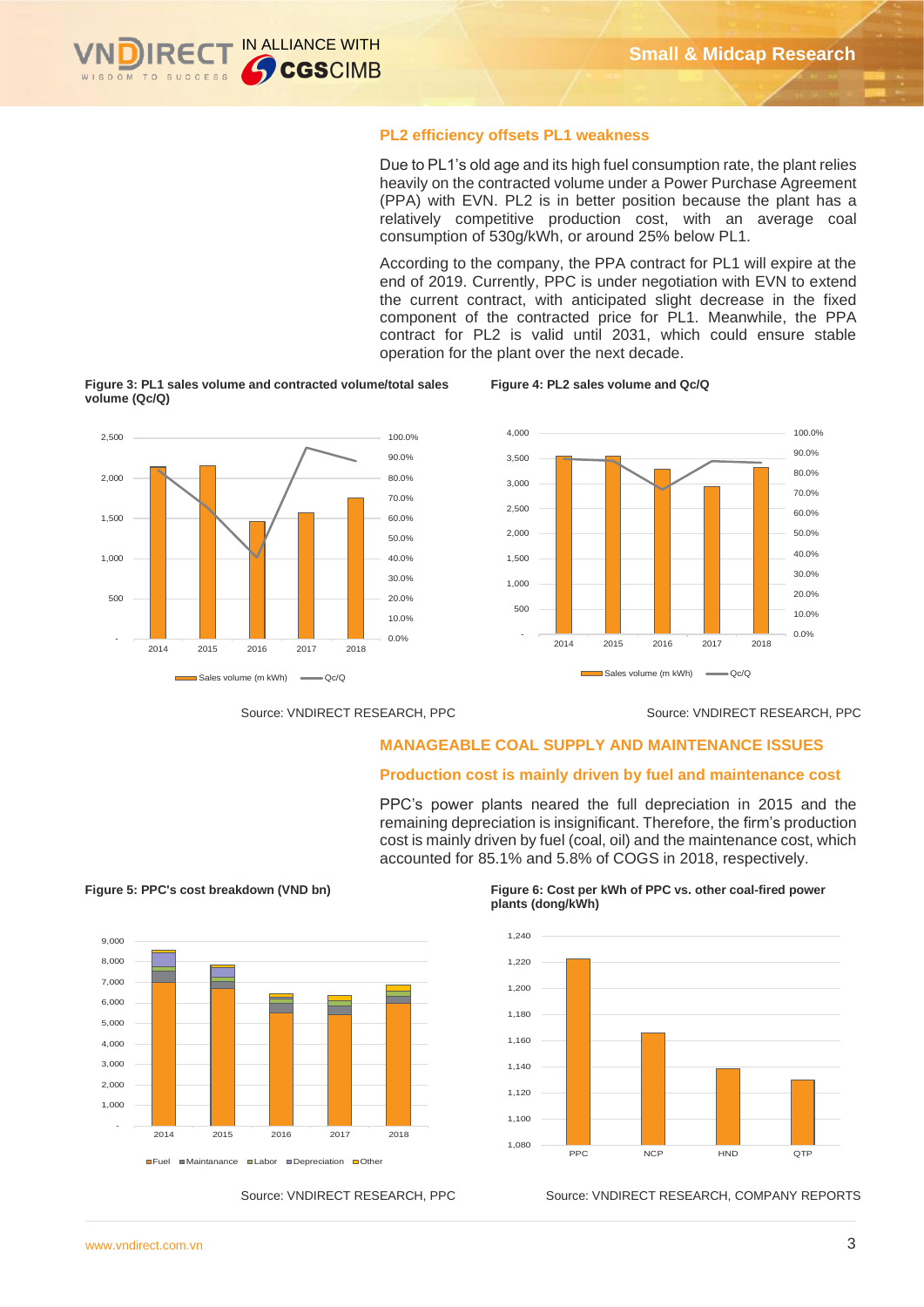

Coal shortage has emerged as a key challenge for most thermal power plants in Vietnam, and PPC is not an exception. Since Mar 2019, it has started using mixed coal (a mixture of imported and domestic coal), which accounts for 20-30% of its total coal consumption. According to PPC, the mixed coal price is ~10% higher than domestic coal price. PPC's gross margin was thus hit in 2Q19 due to higher coal price, coupling with lower contracted sales volume.

Since both PL1 and PL2 are old plants with obsolete technology, PPC's maintenance cost is much higher than that of other thermal power plants. During 2014-18, its maintenance cost fluctuated at around 4.9-8.7% of PPC's COGS (~VND326-525bn), in line with medium/major maintenance schedule each year. PPC planned to upgrade its plants to cut PL1's coal consumption rate and cope with environmental standards as per the regulation on emission levels of thermal power plants built before 2005. However, this plan has been cancelled recently following a government's decision to postpone environmental upgrade projects for all coal-fired power plants, pending new environmental regulations. Therefore, PPC expects to maintain its maintenance cost at around VND400bn per annum in order to keep its power plants operational.

#### **Reduced exposure to coal shortage risk**

As mentioned above, most of coal-fired power plants are exposed to the coal shortage risk. PPC is, however, in better position than others as the company has signed an agreement with Vinacomin that ensured a coal supply of 3.3m tonnes for 2019. The company's inventory hit a record low of 14 days at the end of 2018. But we see some improvements in 1H19 as inventory of raw materials rose by 66.5% ytd, lifting the inventory level to 21 days as of Jun 2019. Currently, PPC maintains 100,000 tonnes of coal in stock, equivalent to at least 10 operation days, per management.

Due to the lack of domestic coal supply, PPC successfully tested the mixture of domestic coal and imported coal. This will lead to higher production cost but is necessary to ensure stable operation of its power plants. At the moment, the company does not plan to self-import coal like other coal-fired power producers. PPC's management is confident that its strong relationship with Vinacomin could help ensure a stable long-term supply of the fossil.



#### **Figure 7: PPC's inventory during 2014-1H19 Figure 8: PPC's inventory days on hand vs. other coal-fired power plants**



Source: VNDIRECT RESEARCH, PPC Source: VNDIRECT RESEARCH, COMPANY REPORTS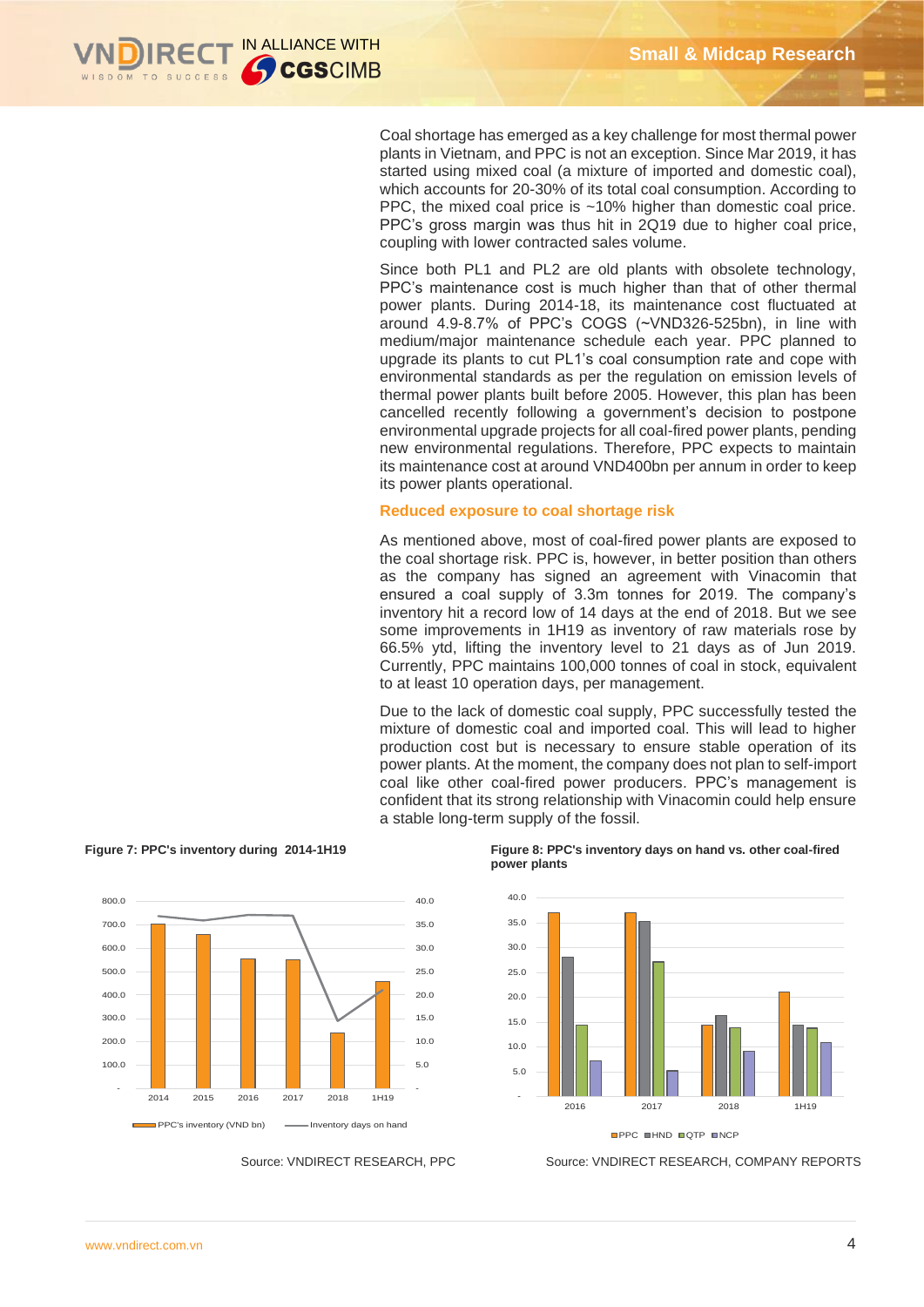

#### **DECENT DIVIDEND STORY**

#### **QTP and HND: improved profitability helps boost dividend receipt for PPC**

PPC currently has 26.0% and 16.4% stakes in Hai Phong Thermal Power JSC (HND) and Quang Ninh Thermal Power JSC (QTP), respectively. Both HND and QTP are new coal-fired power plants (six to nine years old), with utilisation rate averaging at 63-65% in 2016-18 period.

In the past three years, HND's net profit was heavily affected by 1) a FX loss in the construction process, and 2) an unrealised FX loss from its USD and JPY denominated debts. However, from 2019 onwards, there will no more booking for FX loss in the construction period. In addition, gradual debt repayment also helps lower the interest expenses and FX loss at HND. Assuming HND's utilisation to improve to 68.8% in FY19F, we estimate HND's earnings to jump 58.1% yoy in FY19F. We expect HND to pay a cash dividend of 7.5% (VND750/share) in FY19F and keep consistent cash dividend payment in FY20-21F.

#### **Figure 9: HND's performance and our estimate for FY19-21F**

|                         | 2016     | 2017    | 2018    | 2019F    | 2020F    | 2021F    |
|-------------------------|----------|---------|---------|----------|----------|----------|
| Utilisation (%)         | 67.2%    | 60.3%   | 66.3%   | 68.8%    | 67.6%    | 66.0%    |
| Sales volume (m kWh)    | 6.448    | 5,769   | 6,327   | 6,568    | 6.445    | 6,300    |
| Qc/Q                    | 85.5%    | 70.0%   | 84.9%   | 85.6%    | 85.0%    | 85.0%    |
| Revenue                 | 9.157    | 9,095   | 9,527   | 10,225   | 10,071   | 9,677    |
| % growth                | 0.5%     | $-0.7%$ | 4.7%    | 7.3%     | $-1.5%$  | $-3.9%$  |
| Gross profit            | 1,358    | 1,706   | 1,592   | 1,160    | 1,085    | 656      |
| Gross profit margin (%) | 14.8%    | 18.8%   | 16.7%   | 11.3%    | 10.8%    | 6.8%     |
| FX gain/loss            | (235)    | (540)   | (493)   | (107)    | (77)     | (41)     |
| Interest expenses       | (736)    | (611)   | (504)   | (376)    | (266)    | (173)    |
| <b>NPAT</b>             | 287      | 396     | 425     | 672      | 597      | 328      |
| % growth                | $-26.6%$ | 37.7%   | 7.4%    | 58.1%    | $-11.2%$ | $-45.0%$ |
| <b>Adjusted NPAT</b>    | 522      | 936     | 918     | 625      | 673      | 369      |
| % growth                | $-21.1%$ | 79.2%   | $-1.9%$ | $-31.9%$ | 7.7%     | $-45.1%$ |
| Cash dividend (%)       | $9.0\%$  | 6.0%    | 3.5%    | 7.5%     | 7.5%     | 7.5%     |

#### **Figure 10: QTP's performance and our estimate for FY19-21F**

|                                                            | 2016     | 2017                                                                  | 2018                             | 2019F                                                                                                                                                                                                         | 2020F    | 2021F    |
|------------------------------------------------------------|----------|-----------------------------------------------------------------------|----------------------------------|---------------------------------------------------------------------------------------------------------------------------------------------------------------------------------------------------------------|----------|----------|
| Utilisation (%)                                            | 67.2%    | 60.3%                                                                 | 66.3%                            | 68.8%                                                                                                                                                                                                         | 67.6%    | 66.0%    |
| Sales volume (m kWh)                                       | 6,448    | 5,769                                                                 | 6,327                            | 6,568                                                                                                                                                                                                         | 6,445    | 6,300    |
| Qc/Q                                                       | 85.5%    | 70.0%                                                                 | 84.9%                            | 85.6%                                                                                                                                                                                                         | 85.0%    | 85.0%    |
| Revenue                                                    | 9,157    | 9,095                                                                 | 9,527                            | 10,225                                                                                                                                                                                                        | 10,071   | 9,677    |
| % growth                                                   | 0.5%     | $-0.7%$                                                               | 4.7%                             | 7.3%                                                                                                                                                                                                          | $-1.5%$  | $-3.9%$  |
| Gross profit                                               | 1,358    | 1,706                                                                 | 1,592                            | 1,160                                                                                                                                                                                                         | 1,085    | 656      |
| Gross profit margin (%)                                    | 14.8%    | 18.8%                                                                 | 16.7%                            | 11.3%                                                                                                                                                                                                         | 10.8%    | 6.8%     |
| FX gain/loss                                               | (235)    | (540)                                                                 | (493)                            | (107)                                                                                                                                                                                                         | (77)     | (41)     |
| Interest expenses                                          | (736)    | (611)                                                                 | (504)                            | (376)                                                                                                                                                                                                         | (266)    | (173)    |
| <b>NPAT</b>                                                | 287      | 396                                                                   | 425                              | 672                                                                                                                                                                                                           | 597      | 328      |
| % growth                                                   | $-26.6%$ | 37.7%                                                                 | 7.4%                             | 58.1%                                                                                                                                                                                                         | $-11.2%$ | $-45.0%$ |
| <b>Adjusted NPAT</b>                                       | 522      | 936                                                                   | 918                              | 625                                                                                                                                                                                                           | 673      | 369      |
| % growth                                                   | $-21.1%$ | 79.2%                                                                 | $-1.9%$                          | $-31.9%$                                                                                                                                                                                                      | 7.7%     | $-45.1%$ |
| Cash dividend (%)                                          | 9.0%     | 6.0%                                                                  | 3.5%                             | 7.5%                                                                                                                                                                                                          | 7.5%     | 7.5%     |
|                                                            |          |                                                                       |                                  | Regarding QTP, we expect its profitability to gradually improve in<br>coming years given 1) a smoother operation helps raise its utilisation                                                                  |          |          |
| Figure 10: QTP's performance and our estimate for FY19-21F |          | rate; 2) a final FX loss in the construction process should be booked | of 5.0% (VND500/share) in FY21F. | in FY19F, and 3) similar to HND, gradual debt repayment will help<br>lower interest expenses and FX loss. This would improve QTP's<br>capacity to pay dividend, and we expect the firm to pay a cash dividend |          |          |
|                                                            | 2016     | 2017                                                                  | 2018                             | 2019F                                                                                                                                                                                                         | 2020F    | 2021F    |
| Utilisation (%)                                            | 67.5%    | 55.1%                                                                 | 66.4%                            | 68.5%                                                                                                                                                                                                         | 67.4%    | 68.0%    |
| Sales volume (m kWh)                                       | 6,458    | 5,282                                                                 | 6,322                            | 6,515                                                                                                                                                                                                         | 6,457    | 6,498    |
| Qc/Q                                                       | 75.0%    | 92.4%                                                                 | 87.5%                            | 85.8%                                                                                                                                                                                                         | 85.0%    | 85.0%    |
| Revenue                                                    | 8,738    | 8,210                                                                 | 9,018                            | 9,478                                                                                                                                                                                                         | 9,254    | 9,465    |
| % growth                                                   | 13.4%    | $-6.0%$                                                               | 9.8%                             | 5.1%                                                                                                                                                                                                          | $-2.4%$  | 2.3%     |
| Gross profit                                               | 1,451    | 1,479                                                                 | 1,203                            | 1,026                                                                                                                                                                                                         | 776      | 777      |
| Gross profit margin (%)                                    | 16.6%    | 18.0%                                                                 | 13.3%                            | 10.8%                                                                                                                                                                                                         | 8.4%     | 8.2%     |
| FX gain/loss                                               | (227)    | (109)                                                                 | (288)                            | (181)                                                                                                                                                                                                         | (38)     | (24)     |
| Interest expenses                                          | (775)    | (669)                                                                 | (569)                            | (402)                                                                                                                                                                                                         | (264)    | (147)    |
| <b>NPAT</b>                                                | 367      | 709                                                                   | 275                              | 373                                                                                                                                                                                                           | 404      | 513      |
| % growth                                                   | na       | 93.4%                                                                 | $-61.2%$                         | 35.6%                                                                                                                                                                                                         | 8.3%     | 26.7%    |
| <b>Adjusted NPAT</b>                                       | 594      | 817                                                                   | 563                              | 555                                                                                                                                                                                                           | 443      | 536      |
| % growth                                                   | na       | 37.7%                                                                 | $-31.1%$                         | $-1.5%$                                                                                                                                                                                                       | $-20.2%$ | 21.2%    |
| Cash dividend (%)                                          | 0.0%     | 0.0%                                                                  | 0.0%                             | 0.0%                                                                                                                                                                                                          | 0.0%     | 5.0%     |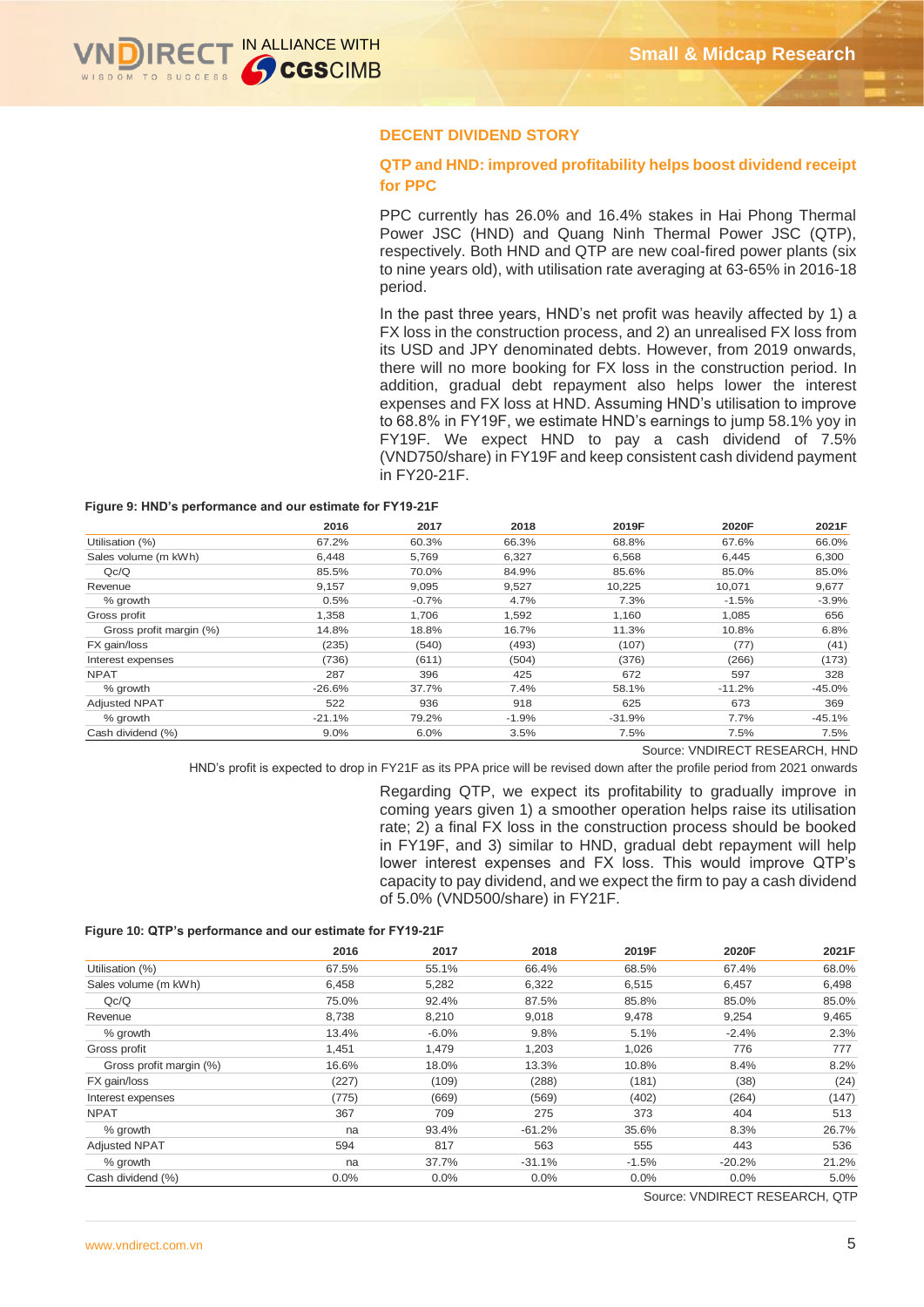

Based on the above expectations, we envisage PPC's dividend receipt to rise to VND97.7-134.2bn in FY19-21F from VND66.6bn in 2018, contributing to PPC's bottom-line and solidifying its cash flow.

#### **Strong cash position ensures high, sustainable dividend yield**

PPC has the healthiest balance sheet among thermal power producers in Vietnam. Unlike other thermal power producers in the country, PPC has no risk exposure to interest rates and FX as the company repaid all of its JPY denominated debt in 2018. In addition, thanks to advanced debt repayment, PPC has lower interest expenses compared to other thermal power plants.

As of 30 Jun 2019, cash and short-term investment stood at VND1,098bn, equivalent to 15.5% of PPC's total asset. The company also has another VND916bn of loans receivables with EVN and GENCO2 (its major shareholder). Therefore, there is no doubt about PPC's strong cash position. A huge cash on hand has ensured high dividend payout in the past five years, with an average payout ratio of 100%. Going forward, ample cash balance, stable cash flow from its electricity production and improved dividend receipt from associates suggest a generous dividend payout of 20-25% in FY19-21F, equivalent to dividend yield of c.8-10%.

**Figure 11: PPC's net debt/equity and % of cash & short-term investment in total asset vs. other thermal power plants**



Net debt/equity Cash & ST Investment/Total asset (RHS)

Source: VNDIRECT RESEARCH, COMPANY REPORTS

#### **NET PROFIT TO DECLINE IN FY19-20F BEFORE RECOVERING IN FY21F**

#### **Weak earnings in 1H19 due to lower sales volume and higher input prices**

In 1H19, PPC recorded a revenue of VND3,950bn (-1.7% yoy) as sales volume fell 8.7% yoy due to technical issues at PL1. In 1Q19, PPC booked a deferred receipt for 2016's realised FX loss of VND105.9bn, therefore, if excluding abnormal revenue, PPC's revenue dipped 4.3% yoy.

While revenue dropped slightly, PPC's net profit fell as much as 18.4% yoy, mainly due to lower provision write-back from the investment in QTP in 1H19 (VND12.1bn vs. VND204.9bn in 1H18). If we exclude abnormal revenue and provision write-back, adjusted net profit was VND482bn in 1H19 (-10.5% yoy), driven by lower sales volume and higher coal prices that has eroded PPC's profitability in the electricity competitive market.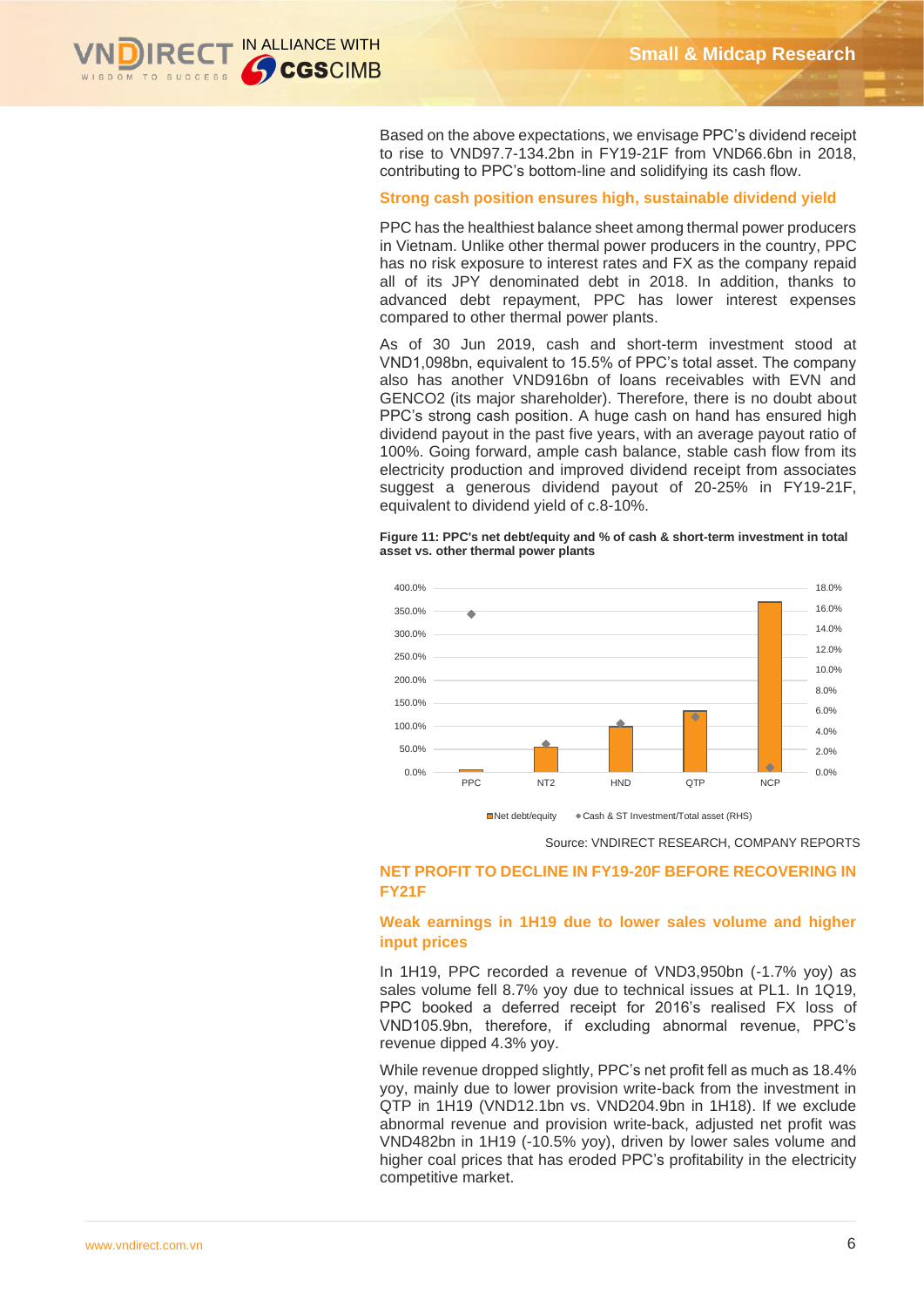# IN ALLIANCE WITH GCGSCIMB

#### **Figure 12: Result comparison**

| FYE Dec (VND bn)        | <b>2Q19</b>              | <b>2Q18</b>              | yoy%         | <b>1Q19</b> | qoq %        | 1H <sub>19</sub> | 1H18  | yoy%         | vs. FY19F |
|-------------------------|--------------------------|--------------------------|--------------|-------------|--------------|------------------|-------|--------------|-----------|
|                         |                          |                          | chq          |             | cha          |                  |       | chg          | forecast  |
| Revenue                 | 2,241                    | 2.215                    | 1.2%         | 1.709       | 31.1%        | 3.950            | 4.017 | $-1.7\%$     | 52.6%     |
| Abnormal revenue*       | $\overline{\phantom{a}}$ | $\overline{\phantom{a}}$ |              | 106         |              | 106              |       |              |           |
| Gross profit            | 267                      | 347                      | $-23.1%$     | 330         | $-19.2%$     | 597              | 613   | $-2.6%$      | 58.3%     |
| Gross profit margin (%) | 11.9%                    | 15.7%                    | $-3.7\%$ pts | 19.3%       | $-7.4\%$ pts | 15.1%            | 15.3% | $-0.1\%$ pts |           |
| SG&A expenses           | (18)                     | (18)                     | $-1.2%$      | (21)        | $-14.7%$     | (39)             | (36)  | 8.3%         | 42.1%     |
| <b>EBIT</b>             | 249                      | 328                      | $-24.3%$     | 309         | $-19.5%$     | 558              | 576   | $-3.3%$      | 59.9%     |
| Interest expenses       | (5)                      | (7)                      | $-29.6%$     | (2)         | 144.7%       | (7)              | (14)  | $-45.4%$     | 46.6%     |
| <b>EBT</b>              | 420                      | 644                      | $-34.8%$     | 287         | 46.1%        | 707              | 881   | $-19.8%$     | 60.9%     |
| <b>NPAT</b>             | 341                      | 525                      | $-35.0%$     | 243         | 40.6%        | 584              | 715   | $-18.4%$     | 62.9%     |
| Adjusted NPAT**         | 226                      | 287                      | $-21.4%$     | 256         | $-11.9%$     | 482              | 539   | $-10.5%$     | 62.4%     |

Source: VNDIRECT RESEARCH, PPC

\* Deferred receipt for 2016's realised FX loss; \*\* Adjusted NPAT: excluding abnormal revenue, provision write-back and FX gain/loss

#### **We expect a decline in FY19-20F net profit, while envisaging a recovery from FY21F thanks to higher dividend receipt from HND & QTP**

In our base case scenario, we expect PPC to maintain its utilisation at c.60.5% in FY19-21F, reflecting the company's track record on stable operation despite its aged power plants. However, we estimate PPC's gross margin to decline to an average of 12.4% in FY19-21F from 16.1% in FY18 due to the confluence of higher coal prices and lower contracted sales volume.

FY19F net profit is projected at VND928.3bn (-17.3% yoy), driven by lower gross margin and lower provision write-back from the investment in QTP. FY20F net profit is expected to decline 18.3% yoy because we expect a further drop in gross margin while no abnormal revenue would be booked like in FY19F. Meanwhile, we expect FY21F to recover slightly (+6.6% yoy) thanks to higher dividend receipt from HND and QTP.

|                         | 2016     | 2017  | 2018  | 2019F                    | 2020F                    | 2021F                    |
|-------------------------|----------|-------|-------|--------------------------|--------------------------|--------------------------|
| Utilisation (%)         | 58.3%    | 55.5% | 61.6% | 61.6%                    | 60.4%                    | 59.5%                    |
| Sales volume (m kWh)    | 4,745    | 4,520 | 5,090 | 5,078                    | 4,976                    | 4,905                    |
| Qc/Q                    | 62.3%    | 89.3% | 86.5% | 84.1%                    | 83.9%                    | 82.3%                    |
| Revenue                 | 5,977    | 6,236 | 7,117 | 7,503                    | 7,448                    | 7,579                    |
| % growth                | $-22.0%$ | 4.3%  | 14.1% | 5.4%                     | $-0.7%$                  | 1.8%                     |
| Gross profit            | 504      | 791   | 1,147 | 1,024                    | 871                      | 898                      |
| Gross profit margin (%) | 8.4%     | 12.7% | 16.1% | 13.6%                    | 11.7%                    | 11.8%                    |
| Reversal of provision   | 87       | 92    | 179   | 50                       | $\overline{\phantom{a}}$ | $\overline{\phantom{a}}$ |
| FX gain/loss            | (207)    | (105) | (40)  | $\overline{\phantom{a}}$ | $\overline{\phantom{a}}$ | $\overline{\phantom{a}}$ |
| Financial income        | 411      | 412   | 249   | 245                      | 221                      | 257                      |
| Interest expenses       | (125)    | (72)  | (24)  | (16)                     | $\overline{\phantom{a}}$ |                          |
| <b>NPAT</b>             | 549      | 854   | 1,122 | 928                      | 760                      | 810                      |
| % growth                | $-2.2%$  | 55.7% | 31.4% | $-17.3%$                 | $-18.2%$                 | 6.6%                     |
| <b>Adjusted NPAT</b>    | 674      | 867   | 983   | 773                      | 760                      | 810                      |
| % growth                | $-42.6%$ | 28.6% | 13.5% | $-21.4%$                 | $-1.7%$                  | 6.6%                     |
| Cash dividend (%)       | 20%      | 25%   | 27%   | 25%                      | 20%                      | 20%                      |

#### **Figure 13: PPC's performance and our estimate for FY19-21F**

Source: VNDIRECT RESEARCH, PPC

Adjusted NPAT: excluding abnormal revenue, provision write-back and FX gain/loss

#### **Pha Lai 3 (PL3) project is a long-term catalyst but the process will take time**

As the company cancelled its upgrading projects for PL1 & PL2, PPC is working on pre-feasibility study for a new coal-fired power plant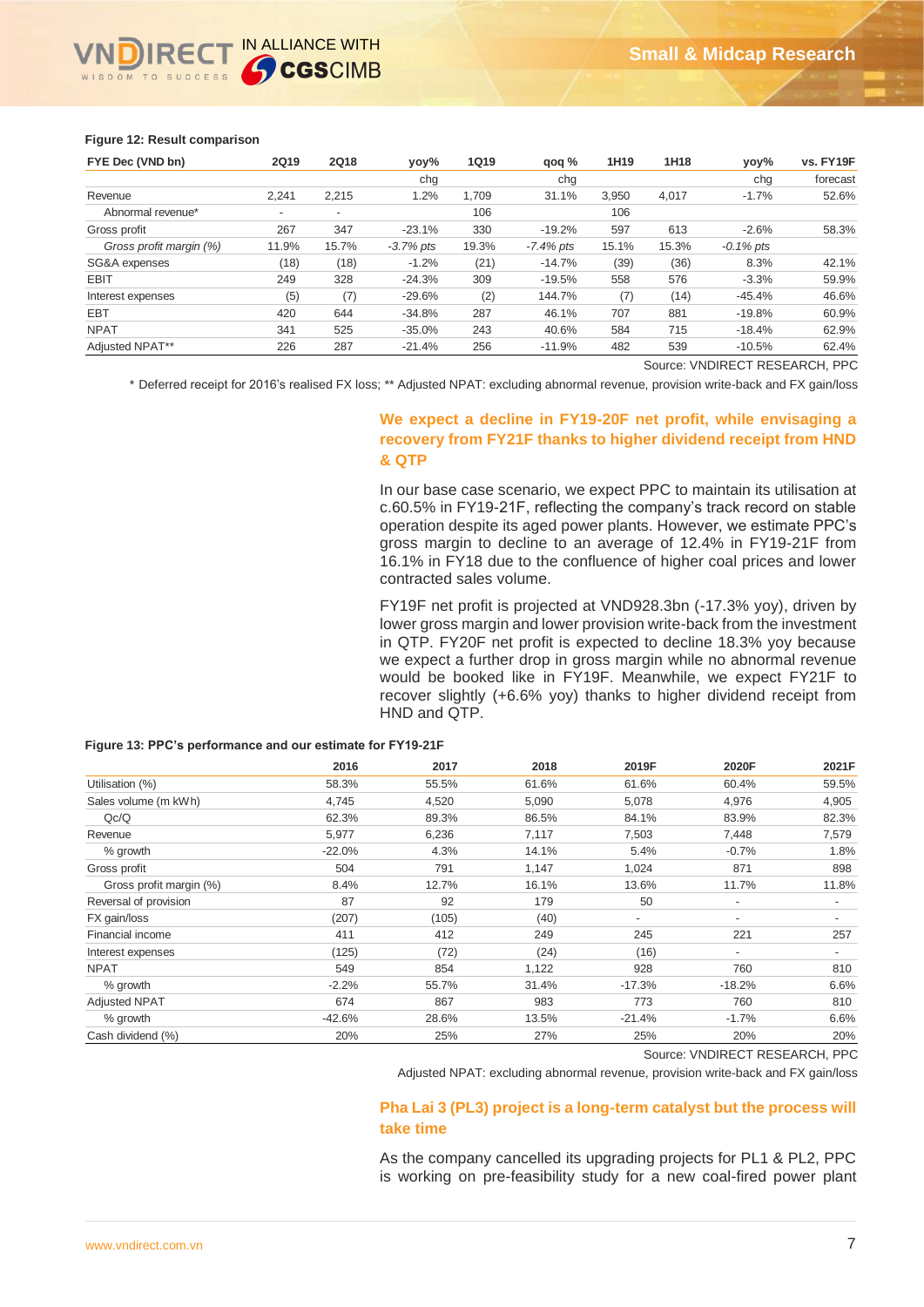

(PL3, 600MW) in order to improve its efficiency and competitiveness in line with the ongoing liberalisation of Vietnam's power market.

In our view, new investment is necessary to ensure positive long-term outlook for PPC due to the old age of its current power plants. However, with the new Planning Law in effect from Jan 2019, it will take time for PPC to get approval for PL3 being added in the upcoming Power Master Plan VIII. Besides, as PPC has not disclosed details on schedule and investment capex, we decide to wait for more information before incorporating PL3 into our model.

#### **VALUATION**

We use an equal weighting of DCF method and EV/EBITDA method to derive a blended valuation for PPC. For DCF valuation, we apply WACC of 12.5% and a long-term growth rate of 0% over a five-year projection period to derive a target price of VND28,319/share as we expect PPC's performance to be stable over the next five years, while we exclude the investment of PL3.

### **Figure 14: DCF model - key assumptions & input, based on our estimates**

| <b>General assumptions</b>        |        |
|-----------------------------------|--------|
| Risk free rate (5-year VGB yield) | 3.6%   |
| Equity risk premium               | 8.6%   |
| Beta (source: BB, 6m adj. beta)   | 1.04   |
| Cost of equity                    | 12.5%  |
| Long-term growth rate             | 0.0%   |
| (in VND bn, otherwise noted)      |        |
| PV of DCF (5 years)               | 2,786  |
| PV of Terminal value              | 4,745  |
| Enteprise value                   | 7,531  |
| Less: Total Debt                  |        |
| Plus: Cash and Cash equiv.        | 1,708  |
| Implied EV                        | 9,239  |
| No. of o/s shares (mn shares)     | 326    |
| Implied value per share (VND)     | 28,319 |
|                                   |        |

Source: VNDIRECT RESEARCH

We use historical EV/EBITDA (1-year, 7.5x) to derive a target price for EV/EBITDA method as we see both domestic and regional power producers are not exactly similar to PPC given their differences in power type, capacity and electricity pricing mechanisms. Our combined DCF and EV/EBITDA multiple valuation is VND27,879 per share. Therefore, we rate the stock as Add given that total stock return is ~23.5% above the current share price (i.e 13.3% upside to target price and 10.2% dividend yield).

| <b>EV/EBITDA valuation</b>              |        |
|-----------------------------------------|--------|
| EBITDA (VND bn)                         | 966    |
| Target EV/EBITDA (x)                    | 7.5    |
| Implied EV (VND bn)                     | 7,244  |
| add: cash & ST investments (VND bn)     | 1,708  |
| less: short and long-term debt (VND bn) |        |
| less: FV of Minority Interest (VND bn)  |        |
| Equity value (VND bn)                   | 8,952  |
| Outstanding shares (million)            | 326    |
| Price per share (VND)                   | 27.440 |

Source: VNDIRECT RESEARCH Source: VNDIRECT RESEARCH

#### **Figure 15: EV/EBITDA valuation Figure 16: Blended target price, based on our estimates**

| Method             | Implied value<br>per share (VND) |     | Weight (%) Weighted price<br>(VND) |
|--------------------|----------------------------------|-----|------------------------------------|
| DCF                | 28.319                           | 50% | 14.159                             |
| EV/EBITDA          | 27.440                           | 50% | 13.720                             |
| Target price (VND) |                                  |     | 27,879                             |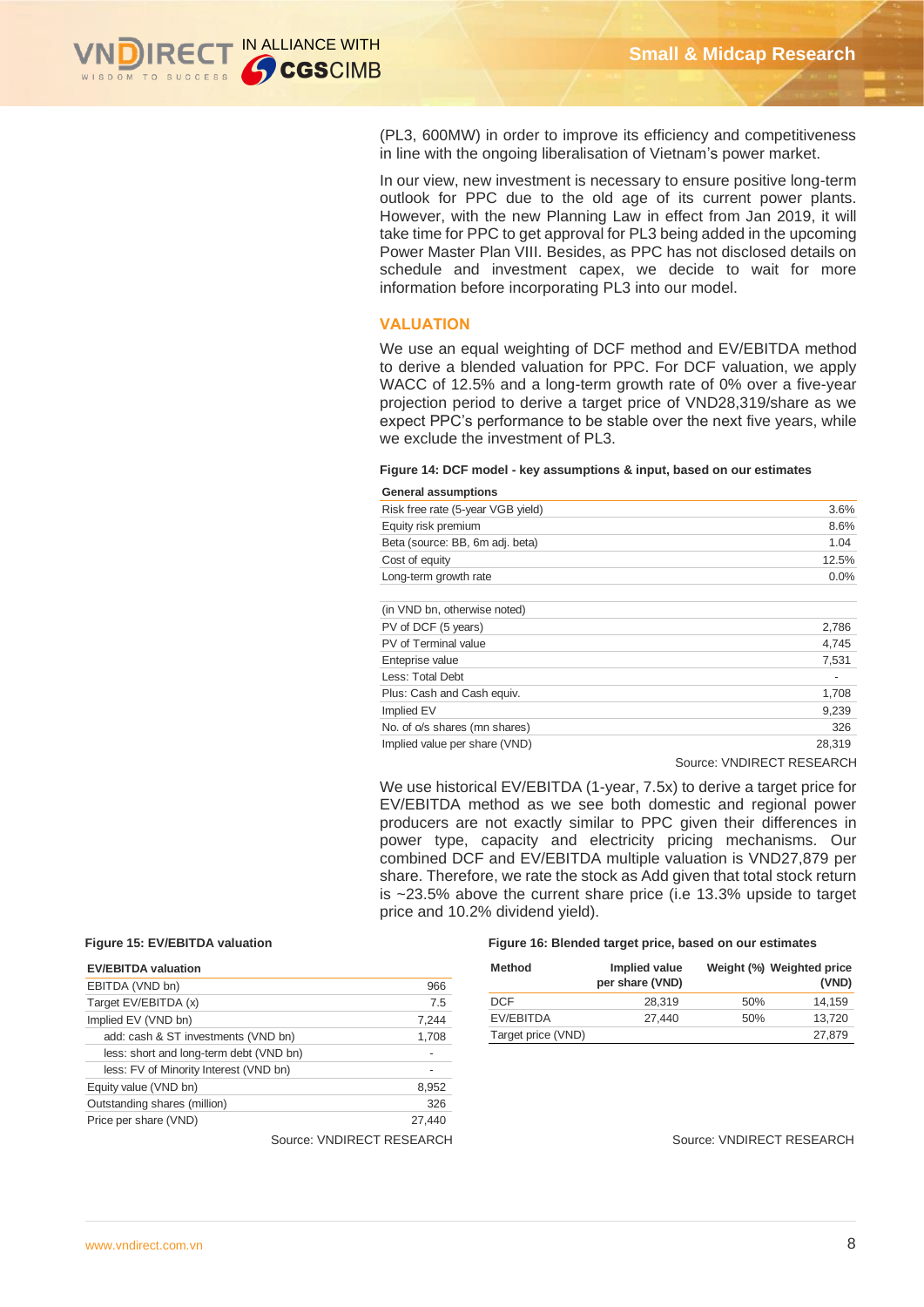# RECT IN ALLIANCE WITH **GCGSCIMB**

#### **Figure 17: Peer Comparison**

| Company                                | <b>Ticker</b>      | Recom. | Price  |        | TP Mkt cap |      | P/E(x)             | 3-year EPS                       | P/BV(x) |     | <b>ROE (%)</b> |      |
|----------------------------------------|--------------------|--------|--------|--------|------------|------|--------------------|----------------------------------|---------|-----|----------------|------|
|                                        |                    |        | LC\$   | LC\$   |            |      | US\$ m CY19F CY20F | CAGR (%) CY19F CY20F CY19F CY20F |         |     |                |      |
| Regional listed power producers        |                    |        |        |        |            |      |                    |                                  |         |     |                |      |
| Ningxia Jiaze Renewables C-A           | 601619 CH          | na     | 3.9    | na     | 1072.5     | na   | na                 | 107.0                            | na      | na  | na             | na   |
| Shenzhen Nanshan Power Co-B 200037 CH  |                    | na     | 4.9    | na     | 774.7      | na   | na                 | na                               | na      | na  | na             | na   |
| Xinjiang Tianfu Energy Co-A            | 600509 CH          | na     | 4.5    | na     | 743.7      | na   | na                 | $-15.6$                          | na      | na  | na             | na   |
| <b>Edl-Generation Pcl</b>              | <b>EDL LS</b>      | Add    | 3,720  | 6,018  | 717.6      | 24.4 | 7.4                | $-42.7$                          | 0.7     | 0.7 | 2.9            | 9.3  |
| Jiangxi Ganneng Co-A                   | 000899 CH          | na     | 4.8    | na     | 666.3      | 19.2 | 14.1               | $-32.4$                          | 1.0     | 0.9 | 5.1            | 6.7  |
| Guizhou Qianyuan Power Co-A            | 002039 CH          | na     | 14.1   | na     | 610.4      | 11.7 | 10.7               | 33.8                             | 1.5     | 1.3 | 12.7           | 12.6 |
| Top Energy Co Ltd Shanxi-A             | 600780 CH          | na     | 3.3    | na     | 536.6      | na   | na                 | 21.9                             | na      | na  | na             | na   |
| Hub Power Company                      | <b>HUBC PA</b>     | Add    | 62.8   | 113.4  | 513.8      | 5.9  | 3.6                | 0.3                              | 1.5     | 1.2 | 29.4           | 39.2 |
| Summit Power Ltd                       | <b>SUMITPOW BD</b> | na     | 40.3   | na     | 509.4      | na   | na                 | na                               | na      | na  | na             | na   |
| Phinma Energy Corp                     | PHEN PM            | Hold   | 2.9    | 3.2    | 420.5      | na   | 22.6               | na                               | 2.1     | 2.0 | $-3.0$         | 9.0  |
| <b>Vivant Corp</b>                     | <b>VVT PM</b>      | na     | 16.1   | na     | 313.3      | na   | na                 | 23.3                             | na      | na  | na             | na   |
| Khulna Power Co Ltd                    | <b>KPCL BD</b>     | na     | 58.4   | na     | 274.7      | na   | na                 | na                               | na      | na  | na             | na   |
| Shandong Jiangquan Ind-A               | 600212 CH          | na     | 3.6    | na     | 265.0      | na   | na                 | na                               | na      | na  | na             | na   |
| Average                                |                    |        |        |        | 570.7      | 15.3 | 11.7               | 11.9                             | 1.4     | 1.2 | 9.4            | 15.3 |
| Vietnam listed thermal power producers |                    |        |        |        |            |      |                    |                                  |         |     |                |      |
| Hai Phong Thermal Power Jsc            | <b>HND VN</b>      | Hold   | 14.700 | 14,700 | 316.7      | 10.8 | 10.2               | 6.2                              | 1.2     | 1.2 | 13.0           | 13.0 |
| Petrovietnam Nhon Trach 2 Po           | NT <sub>2</sub> VN | Add    | 24.600 | 29,200 | 305.1      | 8.4  | 9.4                | $-12.1$                          | na      | na  | 19.2           | 18.5 |
| Quang Ninh Thermal Jsc                 | QTP VN             | na     | 11,300 | na     | 219.1      | na   | na                 | na                               | na      | na  | na             | na   |
| Cam Pha Thermal Power JSC              | <b>NCP VN</b>      | na     | 8,600  | na     | 73.0       | na   | na                 | na                               | na      | na  | na             | na   |
| Ba Ria Thermal Power Jsc               | <b>BTP VN</b>      | na     | 12,400 | na     | 32.3       | na   | na                 | 16.9                             | na      | na  | na             | na   |
| Ninh Binh Thermal Power Jsc            | <b>NBP VN</b>      | na     | 14,200 | na     | 7.9        | na   | na                 | $-3.6$                           | na      | na  | na             | na   |
| Average                                |                    |        |        |        | 159.0      | 9.6  | 9.8                | 1.8                              | 1.2     | 1.2 | 16.1           | 15.7 |
| <b>Pha Lai Thermal Power</b>           | <b>PPC VN</b>      | Add    | 24,600 | 27,879 | 339.8      | 11.1 | 11.1               | 25.9                             | 1.4     | 1.4 | 16.2           | 13.0 |

Source: VNDIRECT RESEARCH, BLOOMBERG, DATA AS OF 15 AUG 2019

### **RISK**

#### **Coal input price and coal shortage issue**

Given the old age of PPC's power plants, PL1 and PL2 have higher coal consumption rate than other new thermal power plants. As PPC has started buying mixed coal at a price higher than that of domestic coal since Mar 2019, we think a sharp increase in imported coal price could dampen PPC's competitiveness in the wholesale electricity competitive market. PPC has now managed well to ensure sufficient coal supply for its power plants. However, the company still faces a risk of short supply as the coal shortage could linger in the upcoming years, driven by the commissioning of new coal-fired power plants.

#### **Lower-than-expected PPA price for PL1**

PPC is negotiating to extend PL1's current PPA contract to another four years (2020-23). The company expects to finalise the renewed PPA price for PL1 in Oct 2019, with a slight decrease in the fixed component vs. the current one (VND262/kWh). Since PL1 heavily depends on the contracted volume and its PPA price, PPC's profitability could be hit if the renewed PPA price for PL1 is much lower than expected.

#### **Delayed investment in Pha Lai 3**

As PL1 is running into its final stage of the economic life cycle, we think PPC should replace PL1's obsolete technology by a new power plant to enhance the company's operational efficiency. At the moment, PPC will only conduct major maintenance in order to keep PL1 operational for another four to five years before bringing PL3 into operation. If there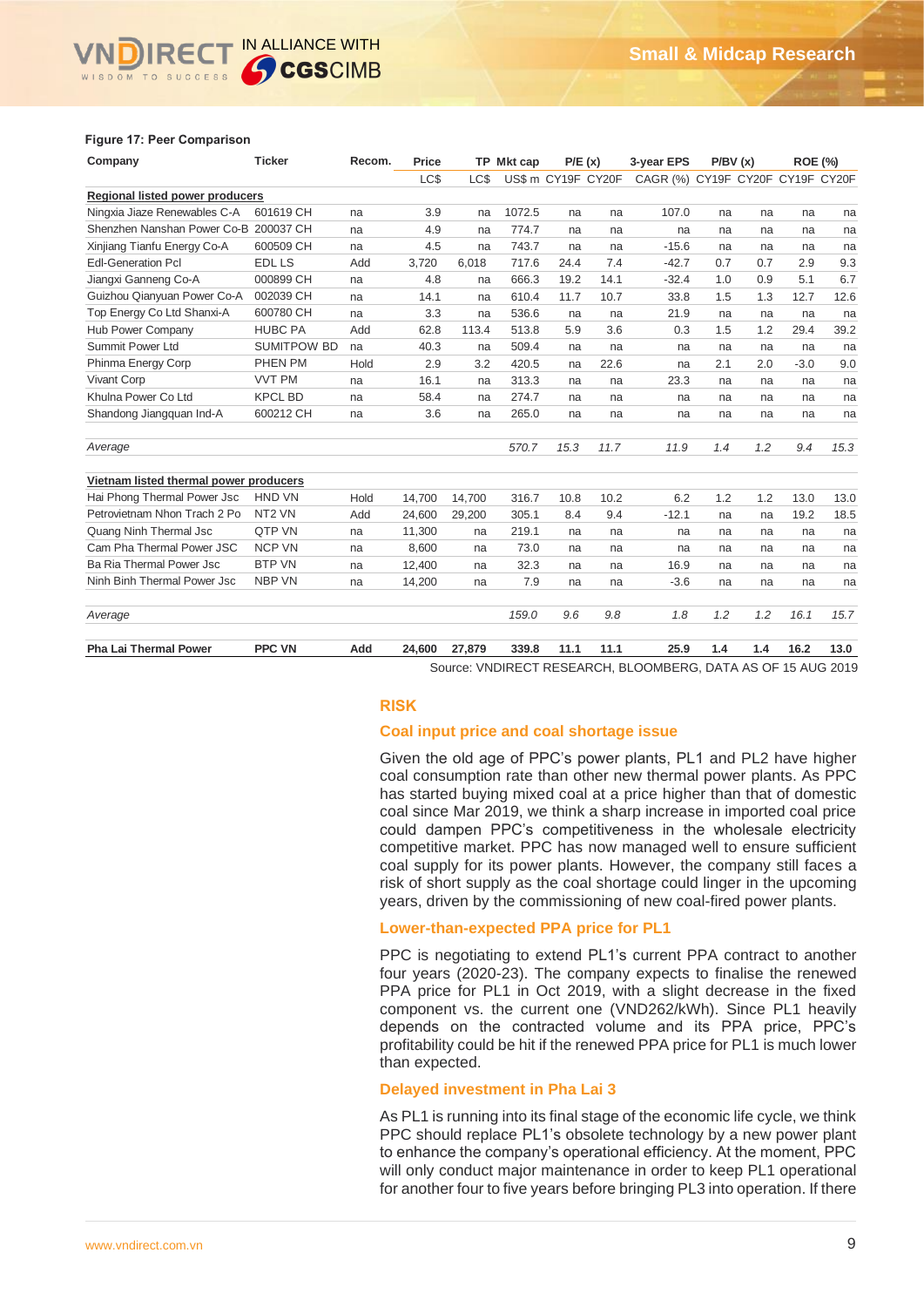

is a delay in PL3 investment, more expenses would be needed to maintain PL1's operation due to unexpected technical issues.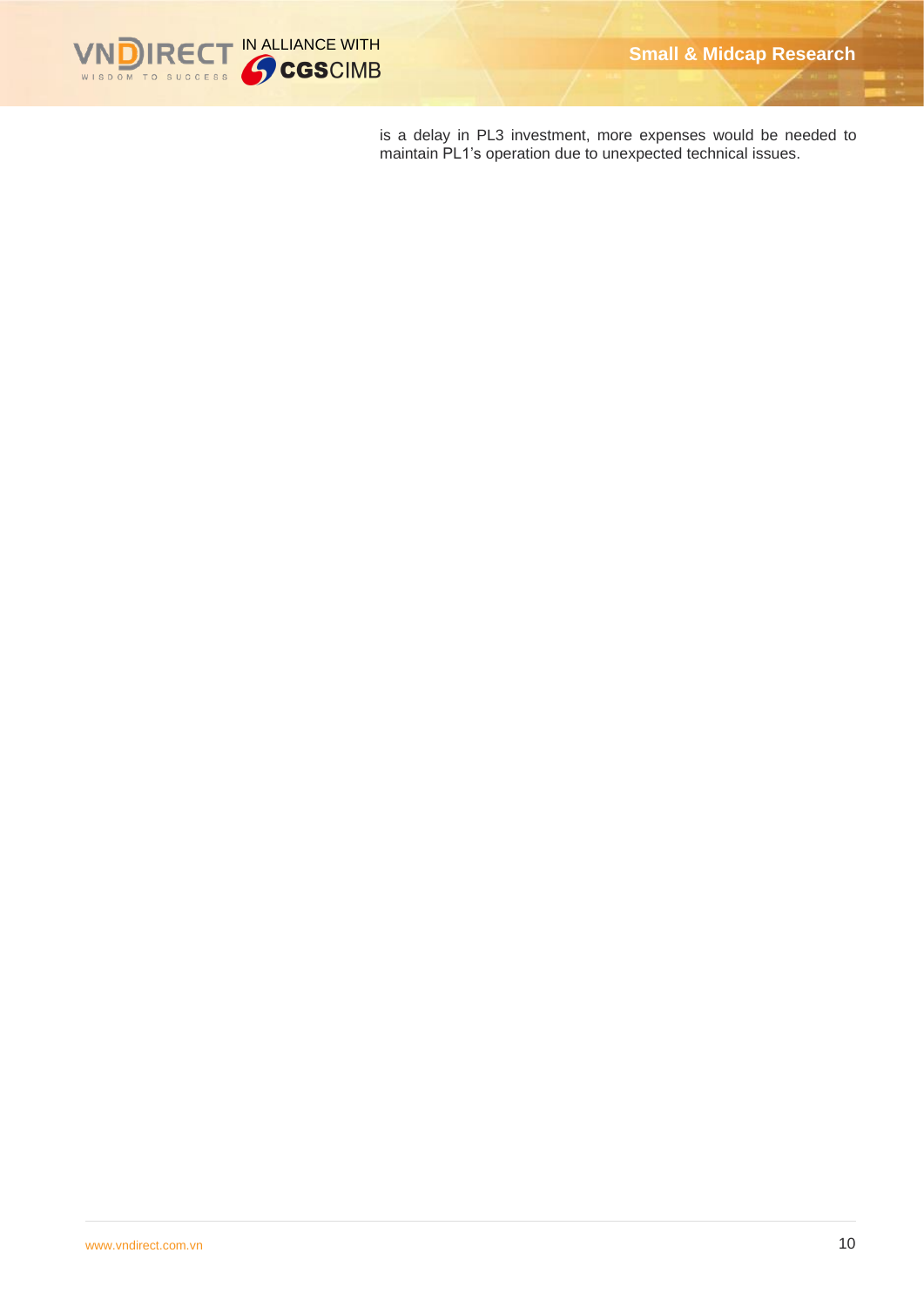#### IN ALLIANCE WITH **IRE** WISDOM TO SUCCESS

#### **Valuation**



#### **Income statement**

| (VNDbn)                       | 12-18A  | 12-19E   | 12-20E         |
|-------------------------------|---------|----------|----------------|
| Net revenue                   | 7,117   | 7,503    | 7,448          |
| Cost of sales                 | (5,970) | (6, 479) | (6, 577)       |
| Gen & admin expenses          | (89)    | (94)     | (93)           |
| Selling expenses              |         |          |                |
| <b>Operating profit</b>       | 1,058   | 930      | 778            |
| <b>Operating EBITDA</b>       | 1,028   | 900      | 748            |
| Depreciation and amortisation | 30      | 30       | 30             |
| <b>Operating EBIT</b>         | 1,058   | 930      | 778            |
| Interest income               | 249     | 268      | 221            |
| <b>Financial expense</b>      | 96      | (22)     | (56)           |
| Net other income              | 5       | 8        | $\overline{7}$ |
| Income from associates & JVs  | 0       | $\Omega$ | $\Omega$       |
| Pre-tax profit                | 1,408   | 1,184    | 950            |
| Tax expense                   | (285)   | (237)    | (190)          |
| Minority interest             | 0       | 0        | 0              |
| Net profit                    | 1,122   | 947      | 760            |
| Adj. net profit to ordinary   | 1,122   | 947      | 760            |
| Ordinary dividends            | (897)   | (816)    | (652)          |
| <b>Retained earnings</b>      | 225     | 131      | 108            |

#### **Balance sheet**

| (VNDbn)                               | 12-18A | 12-19E   | 12-20E   |
|---------------------------------------|--------|----------|----------|
| Cash and equivalents                  | 143    | 546      | 734      |
| Short term investments                | 1,180  | 1,180    | 1,180    |
| Accounts receivables                  | 2,363  | 1,762    | 1,700    |
| Inventories                           | 237    | 444      | 459      |
| Other current assets                  | 3      | 3        | 3        |
| <b>Total current assets</b>           | 3,926  | 3,935    | 4,076    |
| <b>Fixed assets</b>                   | 340    | 119      | 89       |
| <b>Total investments</b>              | 2,448  | 2,411    | 2,411    |
| Other long-term assets                | 261    | 275      | 273      |
| <b>Total assets</b>                   | 6,975  | 6,740    | 6,849    |
| Short-term debt                       | 530    | $\Omega$ | $\Omega$ |
| Accounts payable                      | 525    | 630      | 639      |
| Other current liabilities             | 270    | 284      | 282      |
| <b>Total current liabilities</b>      | 1,325  | 914      | 921      |
| Total long-term debt                  | 0      | 0        | $\Omega$ |
| Other liabilities                     | 0      | 0        | $\Omega$ |
| Share capital                         | 3,262  | 3,262    | 3,262    |
| Retained earnings reserve             | 1,563  | 1,694    | 1,802    |
| Shareholders' equity                  | 5,650  | 5,826    | 5,927    |
| Minority interest                     | 0      | 0        | 0        |
| <b>Total liabilities &amp; equity</b> | 6,975  | 6,740    | 6,849    |





#### **Cash flow statement**

| (VNDbn)                                     | 12-18A   | 12-19E   | 12-20E   |
|---------------------------------------------|----------|----------|----------|
| Pretax profit                               | 1,408    | 1,184    | 950      |
| Depreciation & amortisation                 | 34       | 31       | 30       |
| Tax paid                                    | (229)    | (237)    | (190)    |
| Other adjustments                           | (477)    | 348      | 20       |
| Change in working capital                   | 14       | 506      | 22       |
| Cash flow from operations                   | 750      | 1,831    | 833      |
| Capex                                       | (39)     | (127)    | $\Omega$ |
| Proceeds from assets sales                  | 1        | 8        | 7        |
| Others                                      | 564      | 38       | 0        |
| Other non-current assets changes            |          |          |          |
| Cash flow from investing activities         | 525      | (82)     | 7        |
| New share issuance                          |          |          |          |
| Shares buyback                              |          |          |          |
| Net borrowings                              | (444)    | (530)    | 0        |
| Other financing cash flow                   | $\Omega$ | 0        | 0        |
| Dividends paid                              | (897)    | (816)    | (652)    |
| Cash flow from financing activities         | (1, 341) | (1, 346) | (652)    |
| Cash and equivalents at beginning of period | 209      | 143      | 546      |
| <b>Total cash generated</b>                 | (66)     | 403      | 188      |
| Cash and equivalents at the end of period   | 143      | 546      | 734      |
|                                             |          |          |          |

#### **Key ratios**

|                         | 12-18A | 12-19E     | 12-20E     |
|-------------------------|--------|------------|------------|
| <b>Dupont</b>           |        |            |            |
| Net profit margin       | 15.8%  | 12.6%      | 10.2%      |
| Asset turnover          | 0.98   | 1.09       | 1.10       |
| ROAA                    | 15.5%  | 13.8%      | 11.2%      |
| Avg assets/avg equity   | 1.31   | 1.20       | 1.16       |
| <b>ROAE</b>             | 20.2%  | 16.5%      | 12.9%      |
| <b>Efficiency</b>       |        |            |            |
| Days account receivable | 121    | 86         | 84         |
| Days inventory          | 14.5   | 25.0       | 25.5       |
| Days creditor           | 32.1   | 35.5       | 35.6       |
| Fixed asset turnover    | 13.9   | 32.7       | 71.5       |
| <b>ROIC</b>             | 18.2%  | 16.3%      | 12.8%      |
| Liquidity               |        |            |            |
| Current ratio           | 2.96   | 4.31       | 4.42       |
| Quick ratio             | 2.78   | 3.82       | 3.93       |
| Cash ratio              | 1.00   | 1.89       | 2.08       |
| Cash cycle              | 104    | 75         | 74         |
| Growth rate (yoy)       |        |            |            |
| Revenue growth          | 14.1%  | 5.4%       | (0.7%      |
| Operating profit growth | 49.1%  | $(12.1\%)$ | $(16.4\%)$ |
| Net profit growth       | 31.4%  | $(15.6\%)$ | (19.7%)    |
| EPS growth              | 31.4%  | $(15.6\%)$ | (19.7%)    |
| Share value             |        |            |            |
| Basic EPS (VND)         | 3,441  | 2,902      | 2,330      |
| BVPS (VND)              | 17,319 | 17,858     | 18,169     |
|                         |        |            |            |

*Source: VNDIRECT RESEARCH*